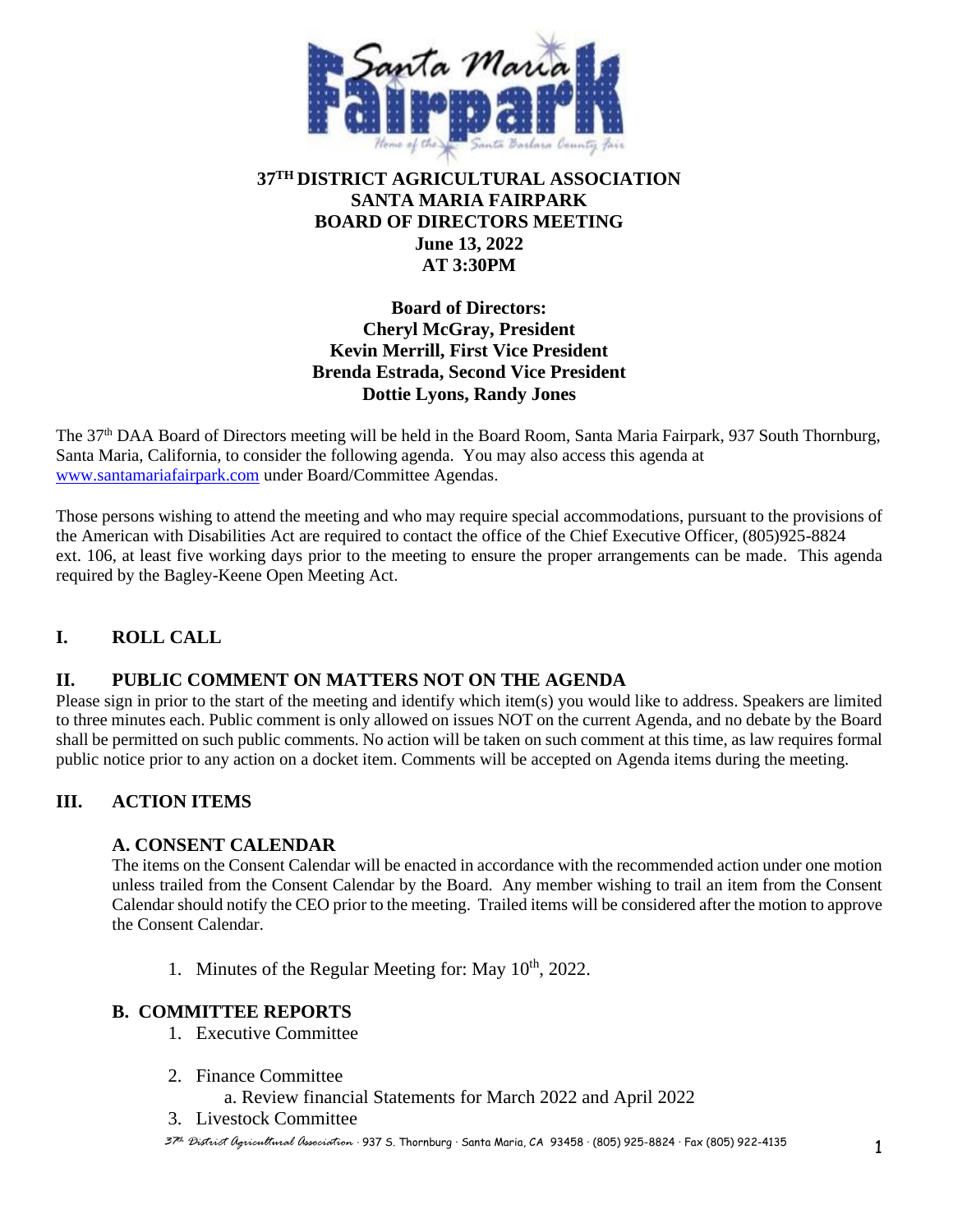4. Infrastructure Committee / Relocation

# **C. STANDARD AGREEMENTS**

- 1. Discuss any pending Standard Agreement, Rental Agreements & Judges Agreements 2022
	- a. Judging Agreements
		- i. JA 22-05 Jimmy Key \$2,500
		- ii. JA 22-13 Linda Suprinski \$500
		- iii. JA 22-14 Caroline Hileman \$2,100
		- iv. JA 22-15 Peggy Gnehm \$250
		- v. JA 22-18 Terry Reeder \$250
		- vi. JA 22-21 Liz Bracken \$2,200
	- b. Standard Agreements
		- i. SA 22-28 Quest National Security \$5,058.32
		- ii. SA 22-30 Hailey Rose Switzer \$750
		- iii. SA 22-34 Ponyland Amusements \$7,500
		- iv. SA 22-38 Redman Janny \$64,750 needs approval
	- c. Rental Agreements
		- i. RA 22-46 Santa Barbara County Elections Office \$1,767.50
		- ii. RA 22-47 Santa Barbara County Elections Office \$1,767.50
		- iii. RA 22-58 Fatima Fuentes \$4,200
		- iv. RA 22-59 Yolanda Camarena \$4,200

## **IV. 2022 EVENTS**

1. Discuss the status of 2022 Interim events and Fair

# **V. IMPROVEMENT PROJECTS**

**1.** Internet to Auction Barn

## **VI. NEW BUSINESS**

- 1. Chamber Mixer June 16
- 2. Ag Awards July 6, presentation of Award Recipients, vote on Recipients

## **VII. OLD BUSINESS**

1. 22-23 Property Insurance renewal

# **VIII. CORRESPONDENCE**

- 1. F&E Allocation
- 2. Dymally-Allatore Bilingual; Services Act Language Survey
- 3. IAFE Annual Convention Nov 27-30

# **IX. FAIRPARK FOUNDATION REPORT**

# **X. CEO REPORT**

# **XI. CLOSED SESSION**

Pursuant to Government Code Section 11126, the Board is authorized to meet in Closed Session for the purpose of considering matters involving:

A. Personnel Matters, GC 11126(a)1 The Board is authorized to meet in Closed Session to consider the appointment, employment, evaluation of performance, or dismissal of a public employee

B. Real Estate, GC 11126(c)7 That certain property in the City of Santa Maria, County of Santa Barbara, State of California, described as follows:

"The north 130 feet of the east 473 feet of the southwest quarter of southeast quart of Section 15, Township 10 North, Range 34 West, San Bernardino Meridian, as shown on General Land Office Plat approved April 10, 1873."

*<sup>37</sup>th District Agricultural Association* · 937 S. Thornburg · Santa Maria, CA 93458 · (805) 925-8824 · Fax (805) 922-4135 2